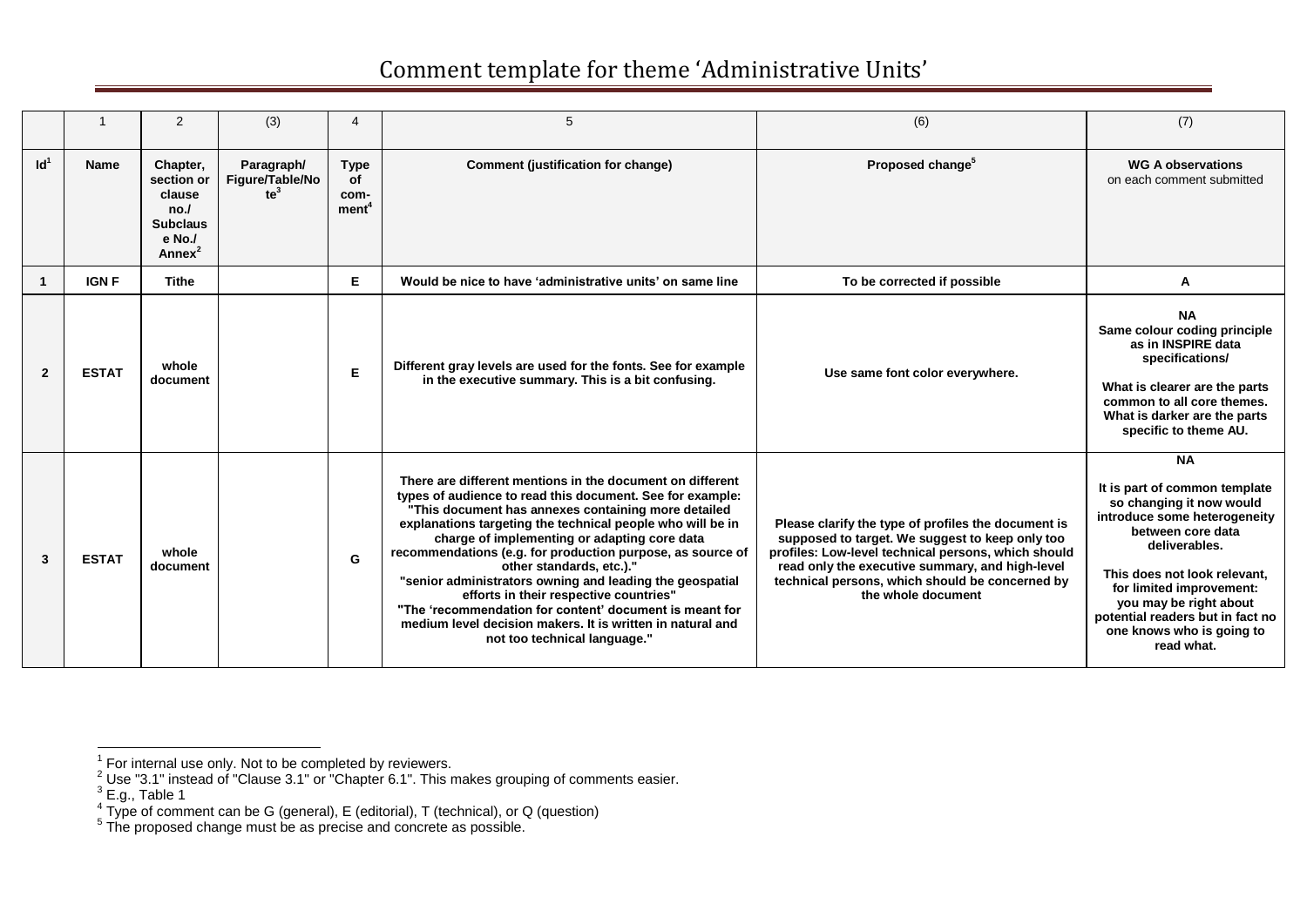|                | <b>Sweden</b> | General<br>question                                           |                                                                                                                                                                              |           | Could the maritime plans being implemented also be seen<br>as a specific type of maritime unit as in Sweden e.g. they<br>relate to a specific geographic area?                                                                                                                                                                                                                                                                                                                                         |                                                                                                                                                                                                                                                 | Rather no.<br>Maritime plans look more<br>related to core theme<br>"Managed or Regulated<br>Areas".<br>Sea administrative units are<br>limited to the 5 categories of                                                                                                                       |
|----------------|---------------|---------------------------------------------------------------|------------------------------------------------------------------------------------------------------------------------------------------------------------------------------|-----------|--------------------------------------------------------------------------------------------------------------------------------------------------------------------------------------------------------------------------------------------------------------------------------------------------------------------------------------------------------------------------------------------------------------------------------------------------------------------------------------------------------|-------------------------------------------------------------------------------------------------------------------------------------------------------------------------------------------------------------------------------------------------|---------------------------------------------------------------------------------------------------------------------------------------------------------------------------------------------------------------------------------------------------------------------------------------------|
| 5              | Croatia       | 1                                                             | There are five<br>types of<br>maritime units<br><i>(internal</i><br>waters,<br>territorial sea.<br>contiguous<br>zone, exclusive<br>economic zone.<br>continental<br>shelf). | Q.G       | Do you recommend for codification<br>purposes a<br>classification that will cover all mentioned categories?<br>Classifications are very important for<br>preparing<br>administrative registers, collecting and processing data as<br>well as for data dissemination. The classifications are also<br>type of language and metadata that is needed either for<br>administrative or statistical purposes. Maybe a little part of<br>it's importance should be mentioned in Annex B under<br>methodology. |                                                                                                                                                                                                                                                 | maritime units.<br>Types of maritime units have<br>to be implemented according<br>to the UNCLOS<br>recommendations.<br><b>Regarding classifications, WG</b><br>A has just adopted the<br><b>INSPIRE ones that looked</b><br>quite relevant.                                                 |
| 6              | <b>DE-AdV</b> | $\mathbf{1}$                                                  | 5th paragraph                                                                                                                                                                | G         | Change the first sentence, because the INSPIRE attribute<br>residence of authority is "voidable" (to this see the general<br>comment to 2.3.2).                                                                                                                                                                                                                                                                                                                                                        | The land administrative units are generally organised<br>in a hierarchical way; they should be provided with<br>key attributes, such as geometry, identifier, name,<br>national code, national order and if available<br>residence of authority | <b>NA</b><br>Core data aims to define<br>priorities for the most useful<br>information, even if it is<br>voidable in INSPIRE.                                                                                                                                                               |
| $\overline{7}$ | <b>ESTAT</b>  | <b>Executive</b><br>summary<br>+ Core<br>recomme<br>ndation 3 |                                                                                                                                                                              | <b>GT</b> | This statement is crucial for the success of the UNGGIM<br>core data initiative: "The data should be provided at<br>different levels of detail: large scale, medium scale or small<br>scale."                                                                                                                                                                                                                                                                                                          | Keep raising awareness on the need for multi-scale<br>data in UNGGIM core specifications.                                                                                                                                                       | No action                                                                                                                                                                                                                                                                                   |
| 8              | <b>ESTAT</b>  | 2.1.2<br><b>Structure</b>                                     |                                                                                                                                                                              | E         | The two first paragraphs on the executive summary and the<br>foreground are not so informative.                                                                                                                                                                                                                                                                                                                                                                                                        | It might be pertinent to remove these two paragraphs<br>to lighten the reading.                                                                                                                                                                 | <b>NA</b><br>The "informative"<br>characteristic depends if the<br>reader is aware or not of the<br>general context.<br>In addition, it is part of<br>common template for all core<br>themes so changing it now<br>would introduce some<br>heterogeneity between core<br>data deliverables. |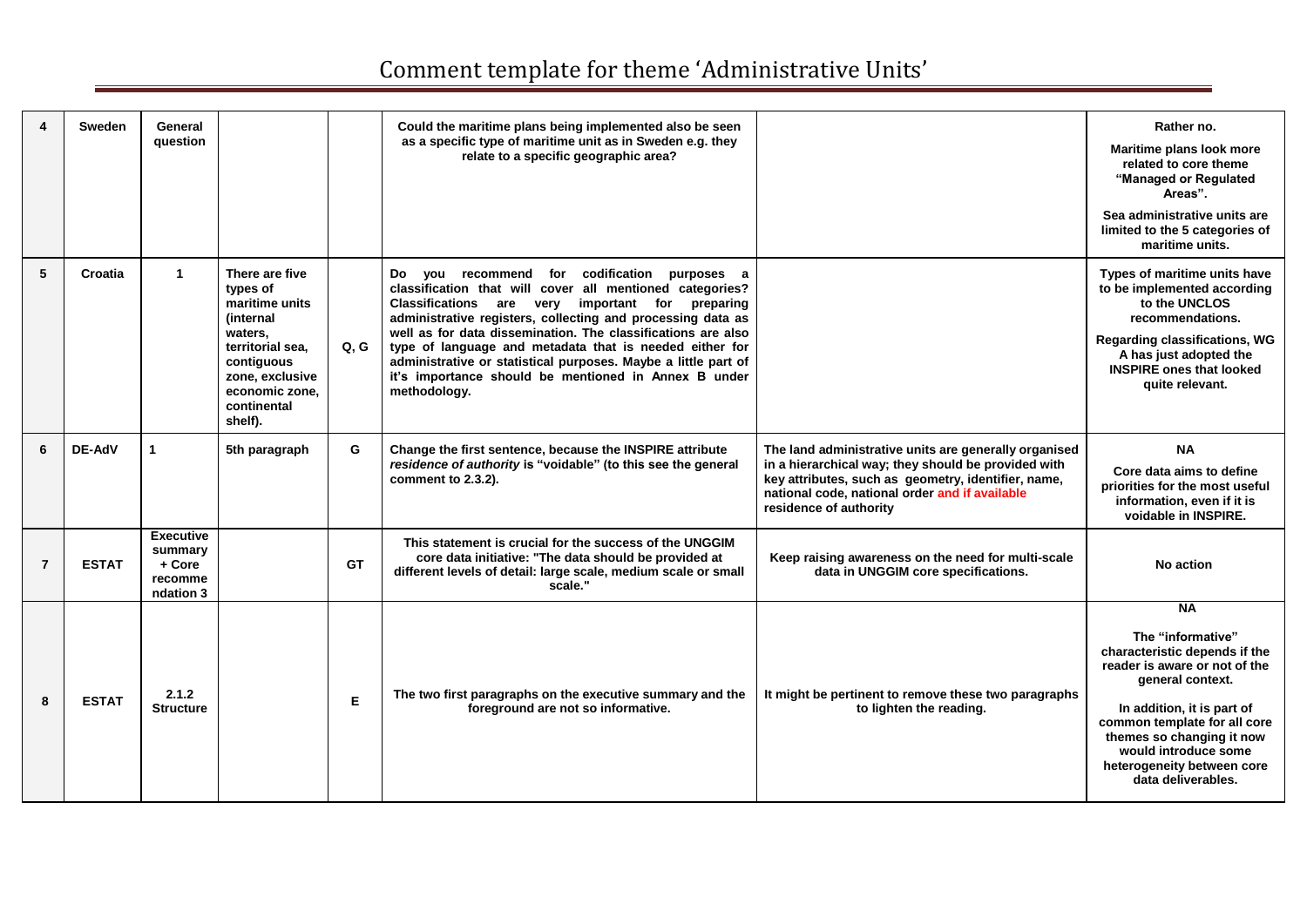| 9  | <b>ESTAT</b>  | 2.2.1 |               | <b>GT</b> | This statement is crucial for the success of the UNGGIM<br>core data initiative: "INSPIRE specifications provide<br>common data models that ensure a first step towards<br>interoperability, however ensuring homogeneous content is<br>outside their scope, as they contain no indication about<br>levels of detail, very few recommendations about quality".                                                                                                                                                                                                                                                                                                                                                                    | Keep raising awareness on the need for level of<br>detail harmonisation in UNGGIM core specifications.                                                                                                                                                     | No action                                                                                                                                                                                                                                                                                                                                  |
|----|---------------|-------|---------------|-----------|-----------------------------------------------------------------------------------------------------------------------------------------------------------------------------------------------------------------------------------------------------------------------------------------------------------------------------------------------------------------------------------------------------------------------------------------------------------------------------------------------------------------------------------------------------------------------------------------------------------------------------------------------------------------------------------------------------------------------------------|------------------------------------------------------------------------------------------------------------------------------------------------------------------------------------------------------------------------------------------------------------|--------------------------------------------------------------------------------------------------------------------------------------------------------------------------------------------------------------------------------------------------------------------------------------------------------------------------------------------|
| 10 | <b>DE-AdV</b> | 2.3.2 | 1st paragraph | G         | For the Member States of the European Union it is essential<br>and important that a world-wide AU data schema can be<br>filled in accordance with the INSPIRE AU data schema (1:1),<br>without additional data capture and schema extensions.<br>That demand must be added in chapter 2.3.2 and in some<br>more chapters (for example see the comments to 4.1.1, 4.3)<br>7.1.1.4, 7.1.1.1 und 7.1.2). The AU data schema must be<br>changed at all positions, where the AU data schema differs<br>from the INSPIRE data schema (broadly speaking: use the<br>entire INSPIRE data schema and formulate an optional<br>world-wide add-on). Otherwise the document cannot be<br>accepted by the Member States of the European Union. | Core data specifications are built upon INSPIRE data<br>specifications: the core data specifications include<br>the entire INSPIRE data schema and an optional<br>world-wide add-on.                                                                       | <b>NA</b><br>Core data is about defining<br>priorities for new production<br>of data or for data<br>enhancement.<br>Core data content is widely<br>based on INSPIRE data<br>models but it may have<br>extensions (some being<br>considered as first priority) to<br>include information<br>considered as significant user<br>requirements. |
| 11 | DE-AdV        |       | All notes     | Е         | Work uniform within the document and write a capital letter<br>at the beginning of the sentence (e.g. on Page 7)                                                                                                                                                                                                                                                                                                                                                                                                                                                                                                                                                                                                                  | NOTE: Some of these good practices may be quite                                                                                                                                                                                                            |                                                                                                                                                                                                                                                                                                                                            |
| 12 | <b>DE-AdV</b> | 3.1   | 1st paragraph | Е         | Complete the reference and work uniform in all documents.<br>(see Core Spatial Data Theme Addresses)                                                                                                                                                                                                                                                                                                                                                                                                                                                                                                                                                                                                                              | Definition: Units of administration, dividing areas<br>where Member States have and/or exercise<br>jurisdictional rights, for local, regional and national<br>governance, separated by administrative boundaries<br>[INSPIRE Directive 2007/2/EC, Annex I] | А                                                                                                                                                                                                                                                                                                                                          |
| 13 | <b>DE-AdV</b> | 3.1   | Figure 1      | Е         | Correct the title of figure 1                                                                                                                                                                                                                                                                                                                                                                                                                                                                                                                                                                                                                                                                                                     | Figure 1: map of use cases for sub-theme Land<br><b>Administrative Units</b>                                                                                                                                                                               |                                                                                                                                                                                                                                                                                                                                            |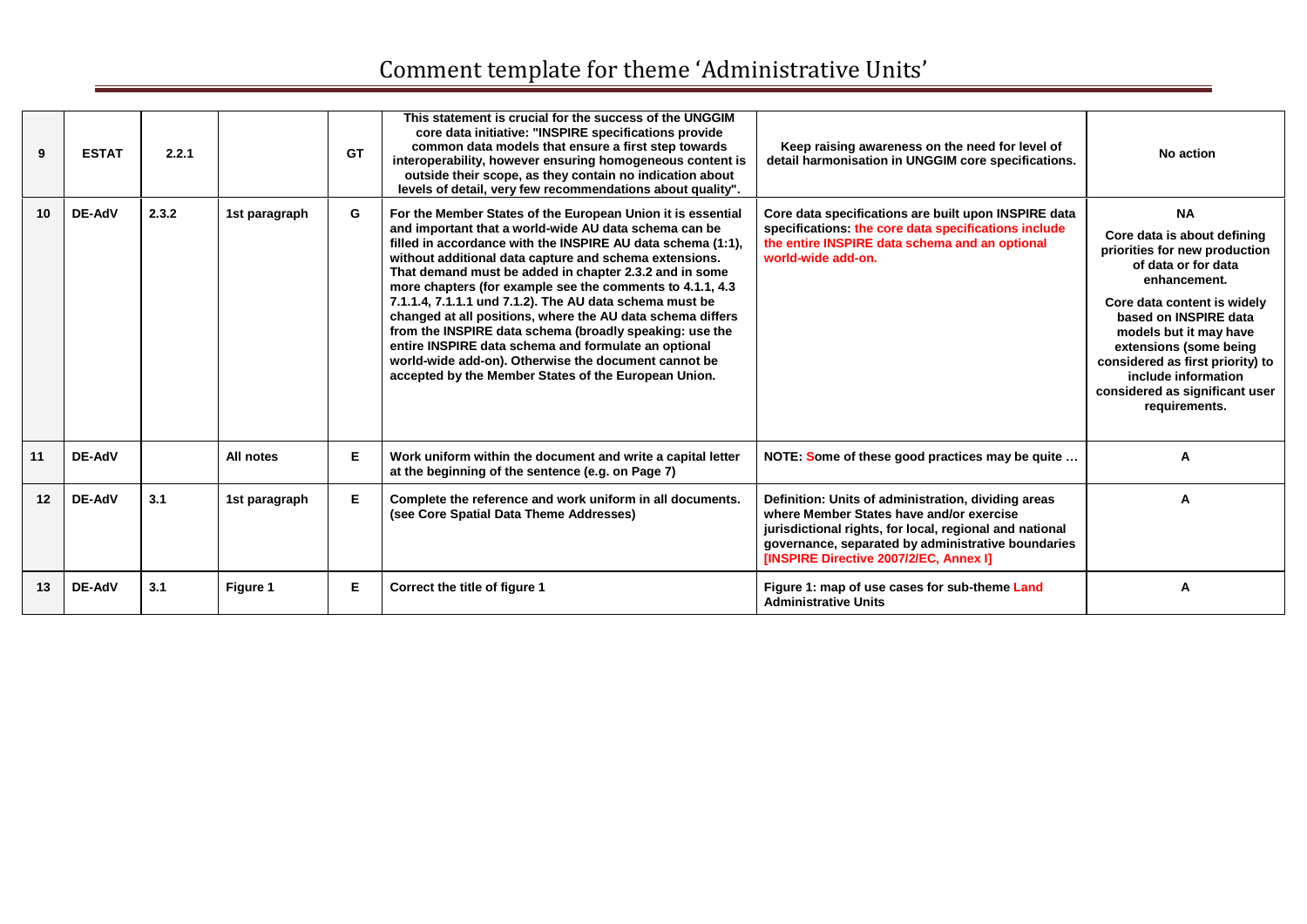| 14 | DE-AdV     | 4.1.1 | Core<br>Recommendati<br>on 1 | G | The INSPIRE attributes national level name and residence of<br>authority as well as temporal attributes are "voidable". In<br>particular, the attribute residence of authority isn't available<br>in our data sets.<br>These attributes should be deleted from the Core<br>Recommendation and a "Good Practice" should be added.<br><b>Or</b><br>In the Core Recommendation should be added "if available"<br>behind these attributes.<br>To this topic see the general comment to 2.3.2.                                                  | <b>Good Practice xx</b><br>It is recommended to provide additional attributes:<br>national level name<br>residence of authority<br>$\sim$<br>temporal attributes<br>$\sim$<br>Or<br>Core data should include feature type<br>AdministrativeUnit with following attributes:<br>geometry (as surface or multi-surface)<br>unique and persistent identifier<br>$\sim$<br>national code<br>$\sim$<br>national level and national level name (if<br>$\sim$<br>available)<br>geographical name(s) with the name itself, i.e.<br>its spelling and with information on its<br>language, status and (if relevant) source.<br>residence of authority (if available)<br>$\sim$<br>temporal attributes (if available) in the data set<br>$\sim$ | <b>NA</b><br>Core data aims to define<br>priorities for the most useful<br>information, even if it is<br>voidable in INSPIRE.                                                                                                                                 |
|----|------------|-------|------------------------------|---|--------------------------------------------------------------------------------------------------------------------------------------------------------------------------------------------------------------------------------------------------------------------------------------------------------------------------------------------------------------------------------------------------------------------------------------------------------------------------------------------------------------------------------------------|-------------------------------------------------------------------------------------------------------------------------------------------------------------------------------------------------------------------------------------------------------------------------------------------------------------------------------------------------------------------------------------------------------------------------------------------------------------------------------------------------------------------------------------------------------------------------------------------------------------------------------------------------------------------------------------------------------------------------------------|---------------------------------------------------------------------------------------------------------------------------------------------------------------------------------------------------------------------------------------------------------------|
| 15 | <b>BKG</b> | 4.1.1 | Core Req. 1                  | Q | What is meant by "temporal attributes"? If this references<br>only technically to the evolution of the database, the<br>INSPIRE lifecycle attributes are enough.<br>But this is not sufficient. For AU, the official reference dates<br>of the units are very important. E.g. two units may merge to<br>a new unit with the official reference date 1.1.2018 - it is<br>very unlikely that a technician will apply this change in the<br>database exactly on this date.<br>Neither INSPIRE nor this Recommendation support this<br>demand. | The "temporal attributes (in the data set)" are of no<br>real importance for AU and may be skipped from Cor<br>Req. 1<br>If the importance of "temporal attributes (of the real<br>world objects)" should be respected, additional<br>attributes would be needed.                                                                                                                                                                                                                                                                                                                                                                                                                                                                   | Official reference dates<br>(validFrom and validTo) will be<br>added; it will be recommended<br>to fill these attributes at least<br>for new changes.<br>The INSPIRE life-cycle<br>attributes will be kept as Good<br>practice (as for other core<br>themes). |
| 16 | <b>BKG</b> | 4.1.1 | <b>NOTE 3</b>                | Q | Which name attribute "helps users to decide on which<br>name(s) are the most relevant to be displayed on a map"?                                                                                                                                                                                                                                                                                                                                                                                                                           | Maybe a link to the recommendations for GN could<br>be given here.                                                                                                                                                                                                                                                                                                                                                                                                                                                                                                                                                                                                                                                                  | The list of helpful attributes is<br>provided: language, status<br>and possibly source.<br>But reference to GN might be<br>added.                                                                                                                             |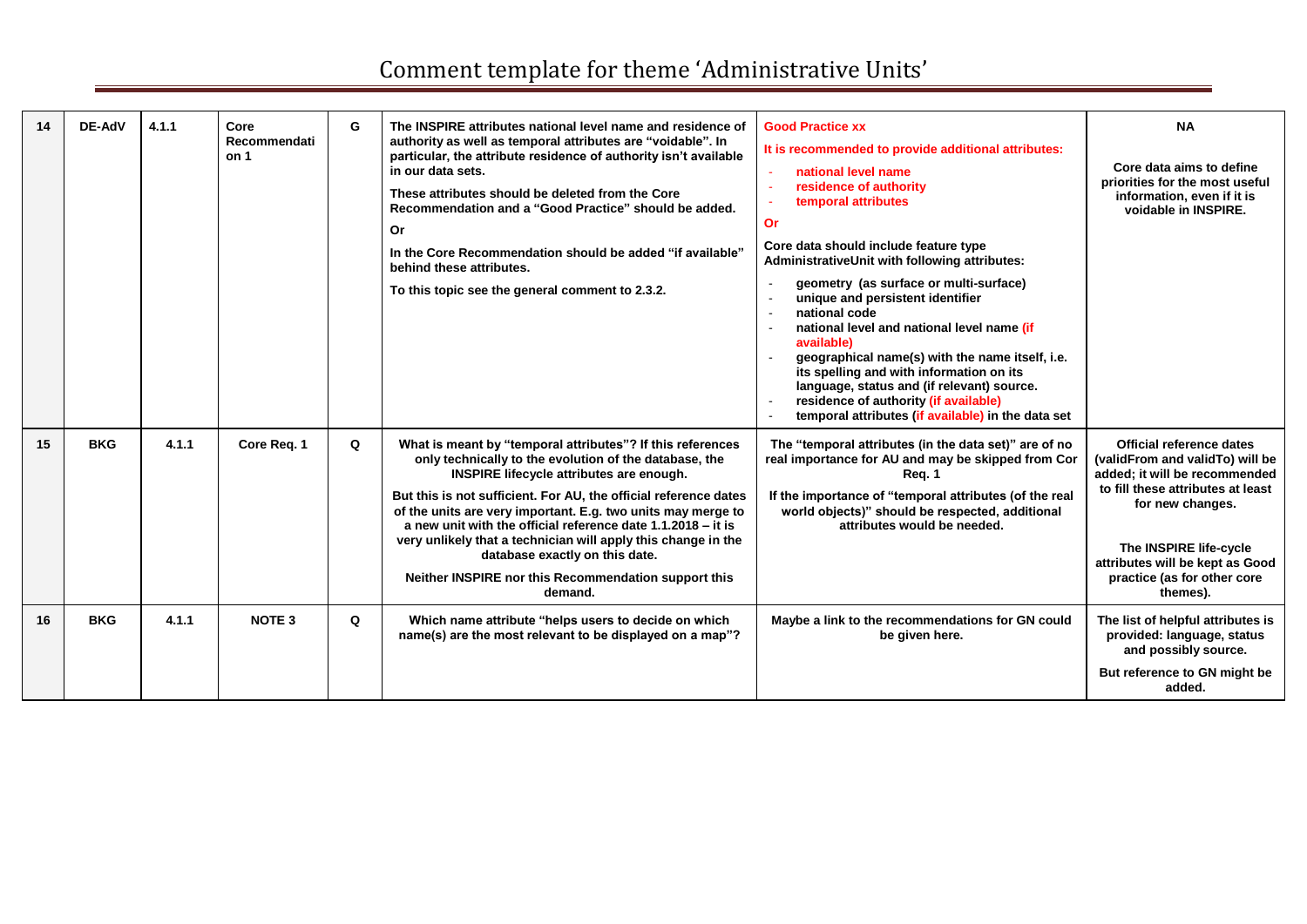| 17 | <b>EUROGI</b> | 4.1.1 | <b>National level</b><br>Page 11 Note 2 | T. | <b>INSPIRE Stablish up to 6 orders of National Levels, but due</b><br>to the size of different countries and the administrative<br>organization of each of them it is needed a clue to know<br>which orders can be equivalent, for instance some countries<br>achieve its lower order in the order 2, while others need the<br>6 levels. | $1st$ Option:<br>Include a paragraph to stablish that:<br>"it would be desirable to inform of the total amount<br>of levels by country. The right place to inform it<br>would be in the abstractor in the linage of the<br>metadata."<br>For instance, in Finland there are 4 orders: 1st order:<br>Country, 2nd order: Regional State Administrative<br>Agency, 3rd order: Region and 4th order:<br>Municipalities. In Germany, however, there are 6<br>orders: 1st order: state, 2nd order: federal state, 3rd<br>order: administrative districts, 4th order: districts,<br>5th order: administrative associations and 6th order:<br>municipalities.<br>To compare data from the municipalities level of<br>these 2 countries, we would have to select the 4 <sup>th</sup><br>level of Finland and the 6 <sup>th</sup> level of Germany.<br>Knowing the total number of levels would help to<br>know which 2 levels have to be compared.<br>$2^{nd}$ Option:<br>Include a paragraph to stablish that:<br>"it would be desirable to inform of the Administrative<br>structure of the country, describing the different<br>levels in the abstract of the metadata."<br>For instance, in Finland there are 4 orders: 1st order:<br>Country, 2nd order: Regional State Administrative<br>Agency, 3rd order: Region and 4th order:<br>Municipalities. In Germany, however, there are 6<br>orders: 1st order: state, 2nd order: federal state, 3rd<br>order: administrative districts, 4th order: districts,<br>5th order: administrative associations and 6th order:<br>municipalities.<br>To compare data from the municipalities level of<br>these 2 countries, we would have to select the 4th<br>level of Finland and the 6 <sup>th</sup> level of Germany.<br>Knowing the administrative structure of the country | Good point<br>The principle of documenting<br>the administrative structure<br>has been added in metadata. |
|----|---------------|-------|-----------------------------------------|----|------------------------------------------------------------------------------------------------------------------------------------------------------------------------------------------------------------------------------------------------------------------------------------------------------------------------------------------|---------------------------------------------------------------------------------------------------------------------------------------------------------------------------------------------------------------------------------------------------------------------------------------------------------------------------------------------------------------------------------------------------------------------------------------------------------------------------------------------------------------------------------------------------------------------------------------------------------------------------------------------------------------------------------------------------------------------------------------------------------------------------------------------------------------------------------------------------------------------------------------------------------------------------------------------------------------------------------------------------------------------------------------------------------------------------------------------------------------------------------------------------------------------------------------------------------------------------------------------------------------------------------------------------------------------------------------------------------------------------------------------------------------------------------------------------------------------------------------------------------------------------------------------------------------------------------------------------------------------------------------------------------------------------------------------------------------------------------------------------------------------------------------------------------------------|-----------------------------------------------------------------------------------------------------------|
| 18 | <b>IGN F</b>  | 4.1.1 |                                         | T. | Might be useful to add a NOTE explaining why temporal                                                                                                                                                                                                                                                                                    | would help to know which 2 levels have to be<br>compared.<br>Add such a note (requirements for statistics).                                                                                                                                                                                                                                                                                                                                                                                                                                                                                                                                                                                                                                                                                                                                                                                                                                                                                                                                                                                                                                                                                                                                                                                                                                                                                                                                                                                                                                                                                                                                                                                                                                                                                                         | See comment 15                                                                                            |
|    |               |       |                                         |    | attributes are core (whereas just GP in other themes)                                                                                                                                                                                                                                                                                    |                                                                                                                                                                                                                                                                                                                                                                                                                                                                                                                                                                                                                                                                                                                                                                                                                                                                                                                                                                                                                                                                                                                                                                                                                                                                                                                                                                                                                                                                                                                                                                                                                                                                                                                                                                                                                     |                                                                                                           |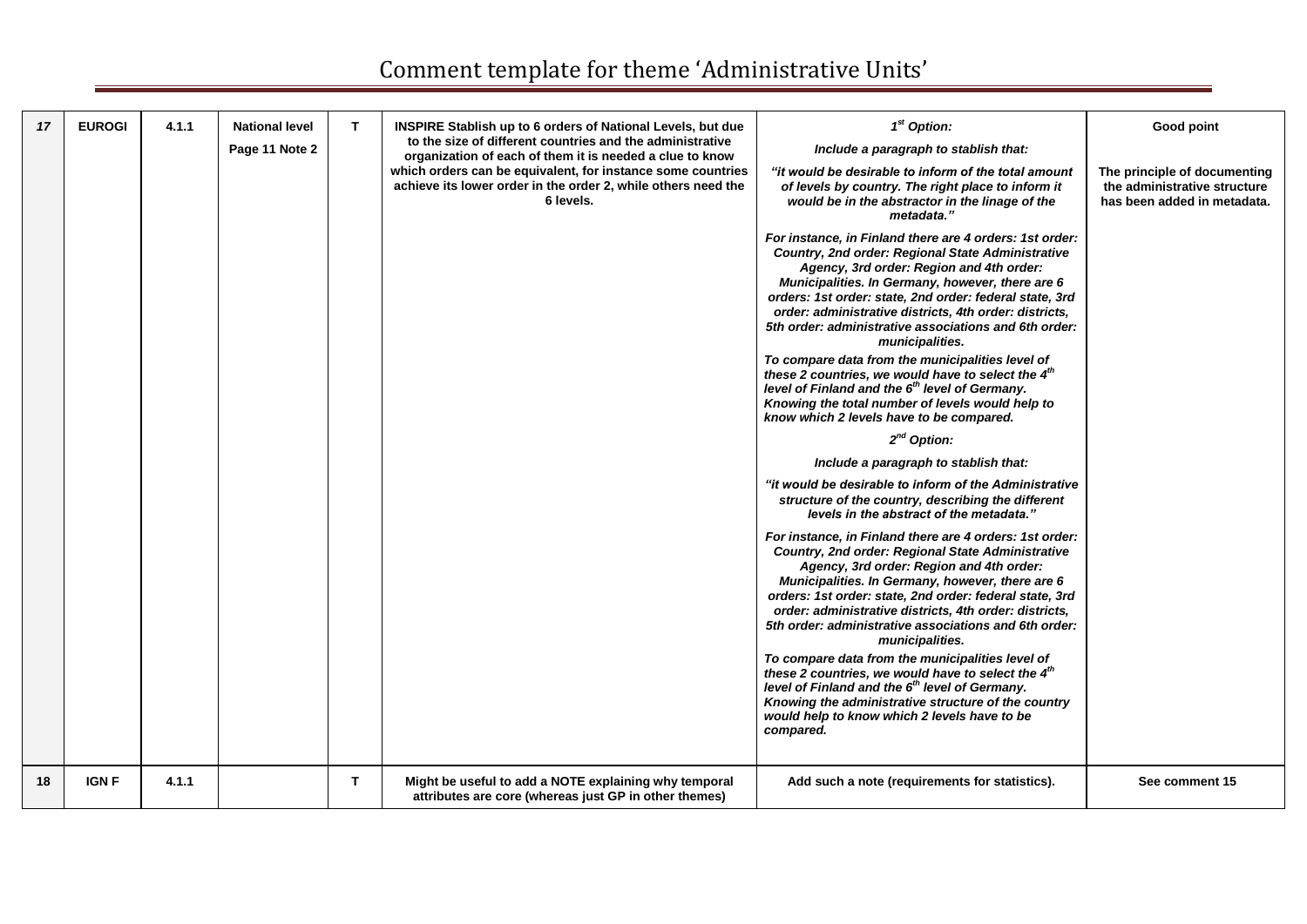| 19 | <b>PT</b>    | 4.1.1 | Core<br>recommendatio<br>n 1 |    | Attribute on surface area (e.g., ha) is a relevant attribute on<br>administrative units for statistical purposes. It corresponds<br>to relevant data to characterise the territory and to calculate<br>a number of statistical indicators by combining the<br>information at different territorial levels.                                                                                                                           | Core data should include feature type<br>AdministrativeUnit with following attributes:<br>- geometry (as surface or multi-surface)<br>- surface area (e.g., ha)<br>- unique and persistent identifier<br>- national code<br>- national level and national level name<br>- geographical name(s) with the name itself, i.e. its<br>spelling and with information on its language, status<br>and (if relevant) source. - residence of authority<br>- temporal attributes (in the data set)<br>Note 5: the attribute on surface area stands as a<br>relevant information to derive statistical indicators<br>including in combination with other statistical data<br>(such as population to derive e.g., population<br>densities) and other data on surface area (such as<br>data on forest area, built-up area). | <b>NA</b><br>Surface may be derived from<br>geometry.                                                                                                                                                                                   |
|----|--------------|-------|------------------------------|----|--------------------------------------------------------------------------------------------------------------------------------------------------------------------------------------------------------------------------------------------------------------------------------------------------------------------------------------------------------------------------------------------------------------------------------------|---------------------------------------------------------------------------------------------------------------------------------------------------------------------------------------------------------------------------------------------------------------------------------------------------------------------------------------------------------------------------------------------------------------------------------------------------------------------------------------------------------------------------------------------------------------------------------------------------------------------------------------------------------------------------------------------------------------------------------------------------------------------------------------------------------------|-----------------------------------------------------------------------------------------------------------------------------------------------------------------------------------------------------------------------------------------|
| 20 | <b>ESTAT</b> | 4.1.1 | <b>Core Rec 1</b>            | T. | add INSPIRE ID of geographical name of residence of<br>authority                                                                                                                                                                                                                                                                                                                                                                     | add INSPIRE ID of geographical name of residence of<br>authority                                                                                                                                                                                                                                                                                                                                                                                                                                                                                                                                                                                                                                                                                                                                              | <b>NA</b><br>In INSPIRE, Geographical<br>Names are data types and<br>don't have an identifier.<br>However, the geographical<br>name of AU should be<br>captured. Annex I explains<br>several ways to implement it<br>(figures 4 and 10) |
| 21 | <b>BKG</b>   | 4.1.2 | Figure 2                     | T. | This figure has been obviously copied from INSPIRE -<br>nevertheless it's not correct! It indicates that Exclusive<br><b>Economic Zone and Continental Shelf are measured from</b><br>the outer limit of the Territorial Sea - this is not correct!<br>Both are measured from the Baseline!<br>See:<br>http://www.un.org/depts/los/convention_agreements/texts/u<br>nclos/closindx.htm (Part V, Article 57; Part VI, Article 76 (6)) | This has to be corrected in the INSPIRE data spec<br>AU.                                                                                                                                                                                                                                                                                                                                                                                                                                                                                                                                                                                                                                                                                                                                                      | You are right!<br>Illustration has been kept but<br>a NOTE has been added to<br>document the issue.                                                                                                                                     |
| 22 | DE-AdV       | 4.1.3 | 2nd paragraph                | G  | Follow the INSPIRE-terminology and use "edge-matched"<br>instead of "technically agreed". (see 1089/2010/EC, 4.3.2)                                                                                                                                                                                                                                                                                                                  | In INSPIRE terminology, the respective boundaries<br>should be "edgeMatched", i.e.                                                                                                                                                                                                                                                                                                                                                                                                                                                                                                                                                                                                                                                                                                                            | "edge-matched" has been<br>added.                                                                                                                                                                                                       |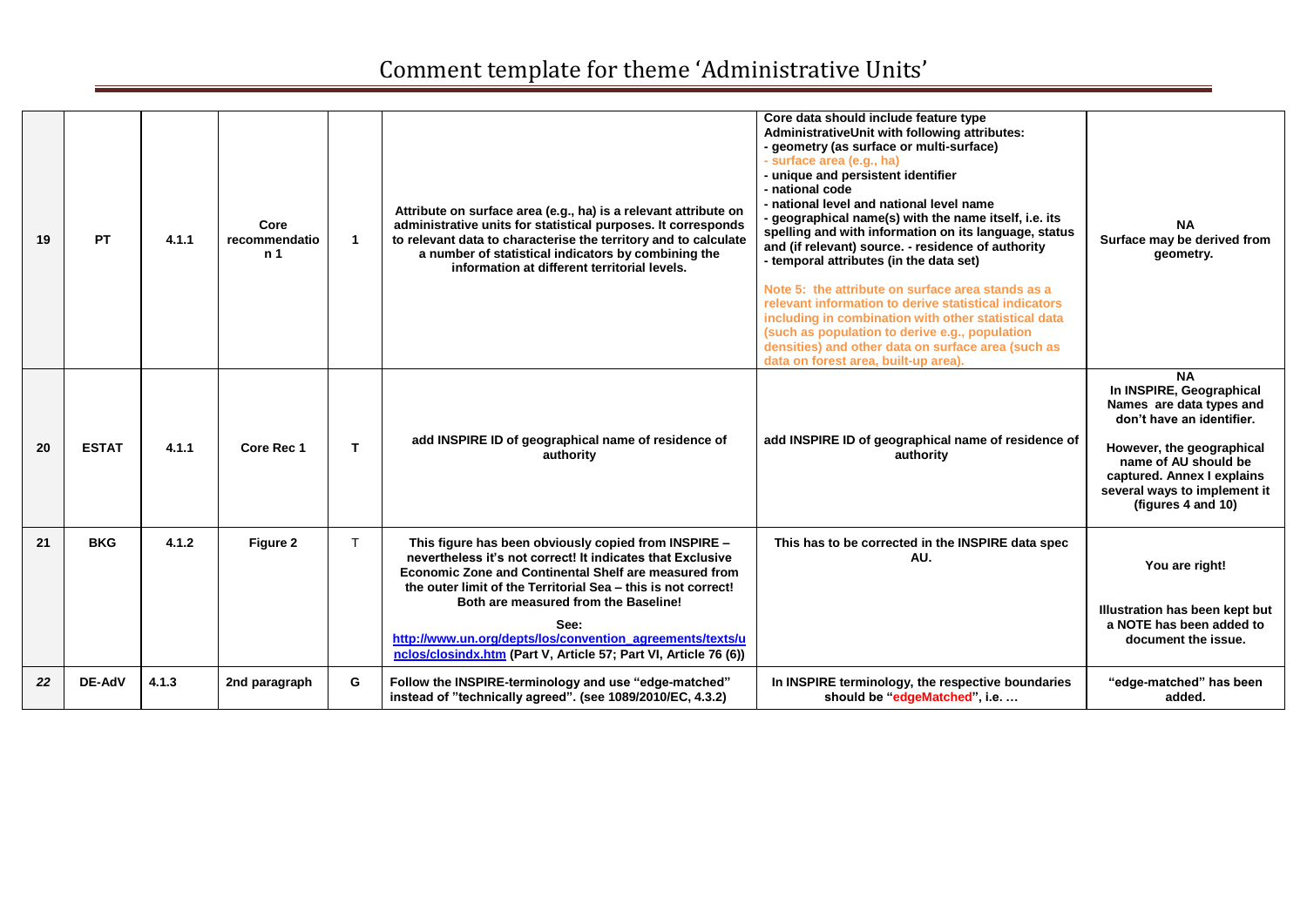| 23 | <b>DE-AdV</b> | 4.1.3                 | 3rd paragraph                | G | Follow the INSPIRE-terminology and use "agreed" instead<br>of "legally agreed" (see 1089/2010/EC, 4.3.1)                                                                                                                                                                                                                                                                                                                                                                                    | In INSPIRE terminology, the respective boundaries<br>should be "agreed", i.e.                                                                                                                                                                                                                                                                                                                                                                                                                                                       | <b>NA</b><br>In INSPIRE data model, name<br>of attribute is "legalStatus"<br>and the default value is<br>"agreed".<br>For an explicative text, "legally<br>agreed" looks more accurate<br>than just "agreed", staying in<br>the INSPIRE terminology<br>spirit. |
|----|---------------|-----------------------|------------------------------|---|---------------------------------------------------------------------------------------------------------------------------------------------------------------------------------------------------------------------------------------------------------------------------------------------------------------------------------------------------------------------------------------------------------------------------------------------------------------------------------------------|-------------------------------------------------------------------------------------------------------------------------------------------------------------------------------------------------------------------------------------------------------------------------------------------------------------------------------------------------------------------------------------------------------------------------------------------------------------------------------------------------------------------------------------|----------------------------------------------------------------------------------------------------------------------------------------------------------------------------------------------------------------------------------------------------------------|
| 24 | DE-AdV        | 4.1.3                 | 4th paragraph                | E | Add edge-matched.                                                                                                                                                                                                                                                                                                                                                                                                                                                                           | This deliverable recommends in a following<br>paragraph to have both technically (edge-matched)<br>and legally agreed boundaries.                                                                                                                                                                                                                                                                                                                                                                                                   | A                                                                                                                                                                                                                                                              |
| 25 | <b>BKG</b>    | 4.1.3                 |                              | T | The first sentences refer to units and should be moved to<br>4.1.1 or 4.1.2.<br>Furthermore, not in every case the land AU of same national<br>level form a complete partition of a country. E.g. only few<br>German "Länder" (AU level 2) are subdivided into<br>"Regierungsbezirke" (AU level 3) - there's no complete<br>coverage of AU level 3 for Germany. This shouldn't be<br>misunderstood as "gaps between units".<br>(A similar situation for maritime units is not known to me.) | Move first sentences to 4.1.1 or 4.1.2.<br>A short clarification would be helpful.                                                                                                                                                                                                                                                                                                                                                                                                                                                  | The partition topic has been<br>moved to chapter 5.2<br>(metadata), the German case<br>being mentioned as example.                                                                                                                                             |
| 26 | <b>DE-AdV</b> | 4.1.3<br>4.3<br>4.5.1 |                              | Е | Work uniform within the document and begin the theme<br>"administrative Units" and the sub-theme "land<br>administrative units" with capital letters.                                                                                                                                                                                                                                                                                                                                       | e.g. chapter 4.3<br>In most countries, the Land Administrative Units<br>stop at the coastline. However, in other countries,<br>these Land Administrative Units may include coastal<br>areas.<br>Figure 3: Land Administrative Units stopping or not<br>at coastline, according to countries<br>respectively for their sea and land parts, as done<br>by the EBM product or in the ELF application<br>schema for theme Administrative Units.<br><b>Good Practice 3</b><br>For countries where (Land) Administrative Units<br>include | <b>NA</b><br>In most sentences,<br>'administrative units" design<br>the features and not the theme<br>or sub-theme.<br>Anyway, minor issue.                                                                                                                    |
| 27 | <b>PT</b>     | 4.2.1                 | Core<br>recommendatio<br>n 3 | E |                                                                                                                                                                                                                                                                                                                                                                                                                                                                                             | Core data should on land administrative units should<br>be captured at large scale (master level 1).                                                                                                                                                                                                                                                                                                                                                                                                                                | A                                                                                                                                                                                                                                                              |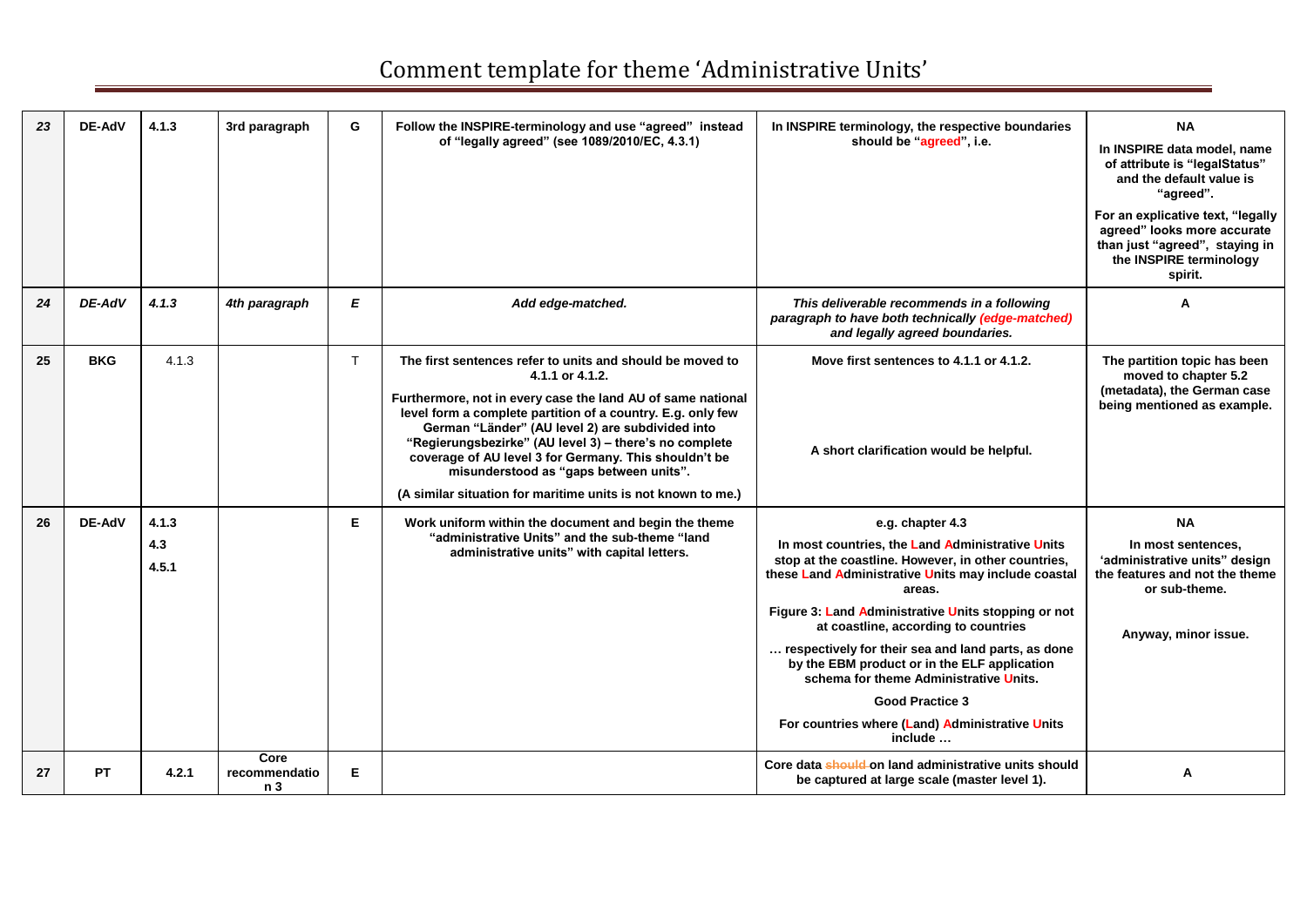| 28 | DE-AdV     | 4.2.1          | Core<br>Recommendati<br>on <sub>3</sub> | E, G         | Delete "should" behind "Core data" and begin the sub-<br>theme "land administrative units" with capital letters.<br>Core data should also be captured at master level 0,<br>because this level shouldn't be derived from a smaller scale.<br>Add master level 0.                                                                                                                                                                                                                    | Core data on Land Administrative Units should be<br>captured at large scale (master level 0 or 1). Other<br>levels of detail (at least Regional and Global) should<br>be derived from the large scale core data.                              |                                                                                                                                                                                                                                  |
|----|------------|----------------|-----------------------------------------|--------------|-------------------------------------------------------------------------------------------------------------------------------------------------------------------------------------------------------------------------------------------------------------------------------------------------------------------------------------------------------------------------------------------------------------------------------------------------------------------------------------|-----------------------------------------------------------------------------------------------------------------------------------------------------------------------------------------------------------------------------------------------|----------------------------------------------------------------------------------------------------------------------------------------------------------------------------------------------------------------------------------|
| 29 | DE-AdV     | 4.2.1          | Note 2, 2nd<br>sentence                 | Е            | Follow the INSPIRE-terminology and use "edge-matched"<br>instead of "technically agreed".                                                                                                                                                                                                                                                                                                                                                                                           | It is recognised that getting edge-matched<br>international boundaries                                                                                                                                                                        | "edge-matched" has been<br>added.                                                                                                                                                                                                |
| 30 | Eurogi     | 4.2.1          | Page 13<br>Paragraph 1<br><b>Scales</b> | G            | Apart for being in various scales, it should be recommended<br>a specific scale in each range to facilitate matching<br>processes                                                                                                                                                                                                                                                                                                                                                   | Add "At each level it should be stablished a<br>recommended scale:<br>Master Level: recommended scale 1:10.000<br>Regional Level: recommended scale: 1:250.000<br>Global level: recommended scale 1:1.000.000"<br>to the already present text | <b>NA</b><br>Well-defined scales are not so<br>meaningful for digital data.                                                                                                                                                      |
| 31 | <b>BKG</b> | 4.2.2          |                                         | O            | Why only Master Level 1? If the coastlines is used as<br>baseline (inner limit of territorial sea), shouldn't it be<br>generalized as well for other LoD?                                                                                                                                                                                                                                                                                                                           | Add a statement that coastlines (as baseline) should<br>be delivered for different LoD.                                                                                                                                                       | A NOTE has been added.                                                                                                                                                                                                           |
| 32 | DE-AdV     | 4.3<br>7.1.1.4 | <b>Good Practice 3</b>                  | G            | Schema extensions related to INSPIRE creates additional<br>burden in the Member States of the European Union. It leads<br>to a 3 <sup>rd</sup> data model in addition to INSPIRE and the national<br>data, in Germany AAA-model. Both models are legally<br>binding.<br>Schema extensions related to INSPIRE should only be<br>considered by data producers and national data users<br>outside the European Union.<br>Please check this note and, if appropriate, complete the text |                                                                                                                                                                                                                                               | It is true it is additional burden<br>but it is driven by user<br>requirements.<br>Ideally, the content<br>recommended for core data<br>(sometimes with extensions to<br><b>INSPIRE)</b> should be included<br>in the AAA model. |
| 33 | <b>BKG</b> | 4.3            | Figure 3                                | $\mathbf{T}$ | in this regard.<br>The figure is a bit misleading. LV and EE include territorial<br>sea in AU, but as one single unit - the sea area can be<br>simply deleted.<br>That's different for NO, SE, FI, where the communes stretch<br>into the sea. The sea area cannot be simply deleted as the<br>data does not include the coastline (even not in indirect<br>way).                                                                                                                   | Might be ok to leave this figure as it is.                                                                                                                                                                                                    | Thanks for the information<br>but we will let the figure as it<br>is, unless you can provide a<br>better one.                                                                                                                    |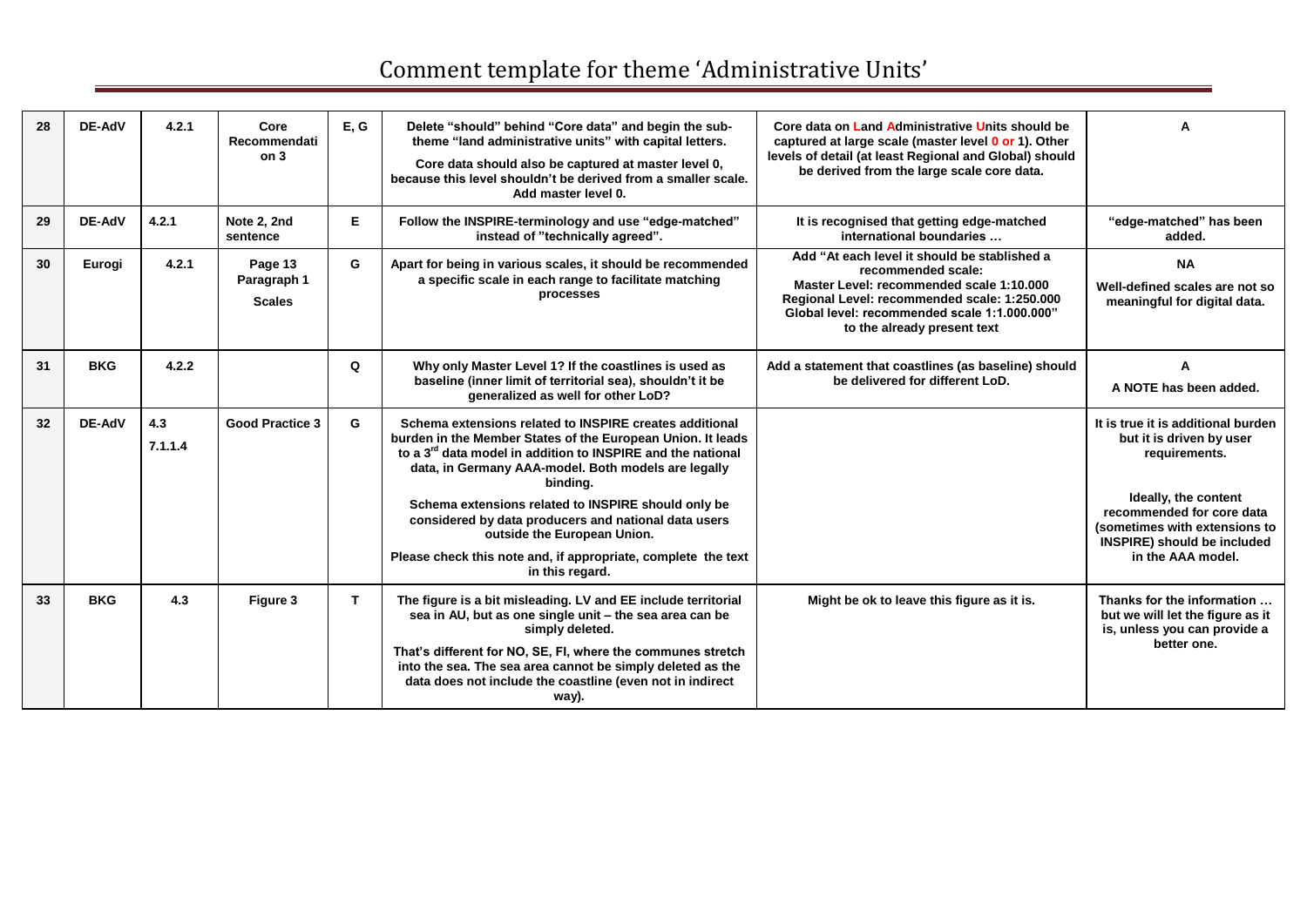| 34 | Sweden       | 4.3<br>Page 14  | <b>Good Practice 3</b>                                           |          | For the Swedish case it is important to show that all of<br>Sweden is divided into real property units; regardless of<br>coastal zone or not. Some properties include water (private<br>waters). The water that is not included in the real properties<br>is public water. | I am hesitant if good practice 3 is of value as a<br>specific additional feature type. The real properties<br>in the Swedish case can include both land and water<br>as one unit. | It is quite fine that Sweden is<br>divided into real property units<br>that may include land and<br>water.<br>Good practice is not<br>addressing this use case but<br>the use of AU for statistical<br>purposes: in this case, it<br>would be useful to make<br>distinction between the land<br>and the sea part of AU.                                                                                                                                                                                                                               |
|----|--------------|-----------------|------------------------------------------------------------------|----------|----------------------------------------------------------------------------------------------------------------------------------------------------------------------------------------------------------------------------------------------------------------------------|-----------------------------------------------------------------------------------------------------------------------------------------------------------------------------------|-------------------------------------------------------------------------------------------------------------------------------------------------------------------------------------------------------------------------------------------------------------------------------------------------------------------------------------------------------------------------------------------------------------------------------------------------------------------------------------------------------------------------------------------------------|
| 35 | Norway       | Chapter<br>4.3. |                                                                  | $\Omega$ | The geographical extent of Administrative Units and regions<br>are not always clear. UN and EU are not always consistent.<br>How is Europe delineated, and how should overseas<br>territories with different types of legal status be treated?                             |                                                                                                                                                                                   | Delineation of Europe (or of<br>where UN-GGIM : Europe<br>deliverables should apply) is a<br>common question for all core<br>themes $\Rightarrow$ might be<br>considered in a future FAQ.<br>Core data provide<br>recommendations that are<br>common to all or most<br>European countries. Oversea<br>territories with special legal<br>status are national<br>specificities and so out of core<br>data scope. It is up to MS to<br>deal with this issue.<br>A NOTE has been added to<br>recommend to document<br>these specificities in<br>metadata. |
| 36 | <b>ESTAT</b> | 4.4.1           | Land<br>Administrative<br><b>Units Good</b><br><b>Practice 4</b> | Q        | What about considering cadastral parcels as the 'atomic'<br>administrative level?                                                                                                                                                                                          | Consider the suggestion.                                                                                                                                                          | <b>NA</b><br>Cadastral parcels are in a<br>specific Core data theme.<br>The core data<br>recommendations are about<br>defining priorities for data<br>production and enhancements<br>=> we try to avoid duplication<br>between themes.                                                                                                                                                                                                                                                                                                                |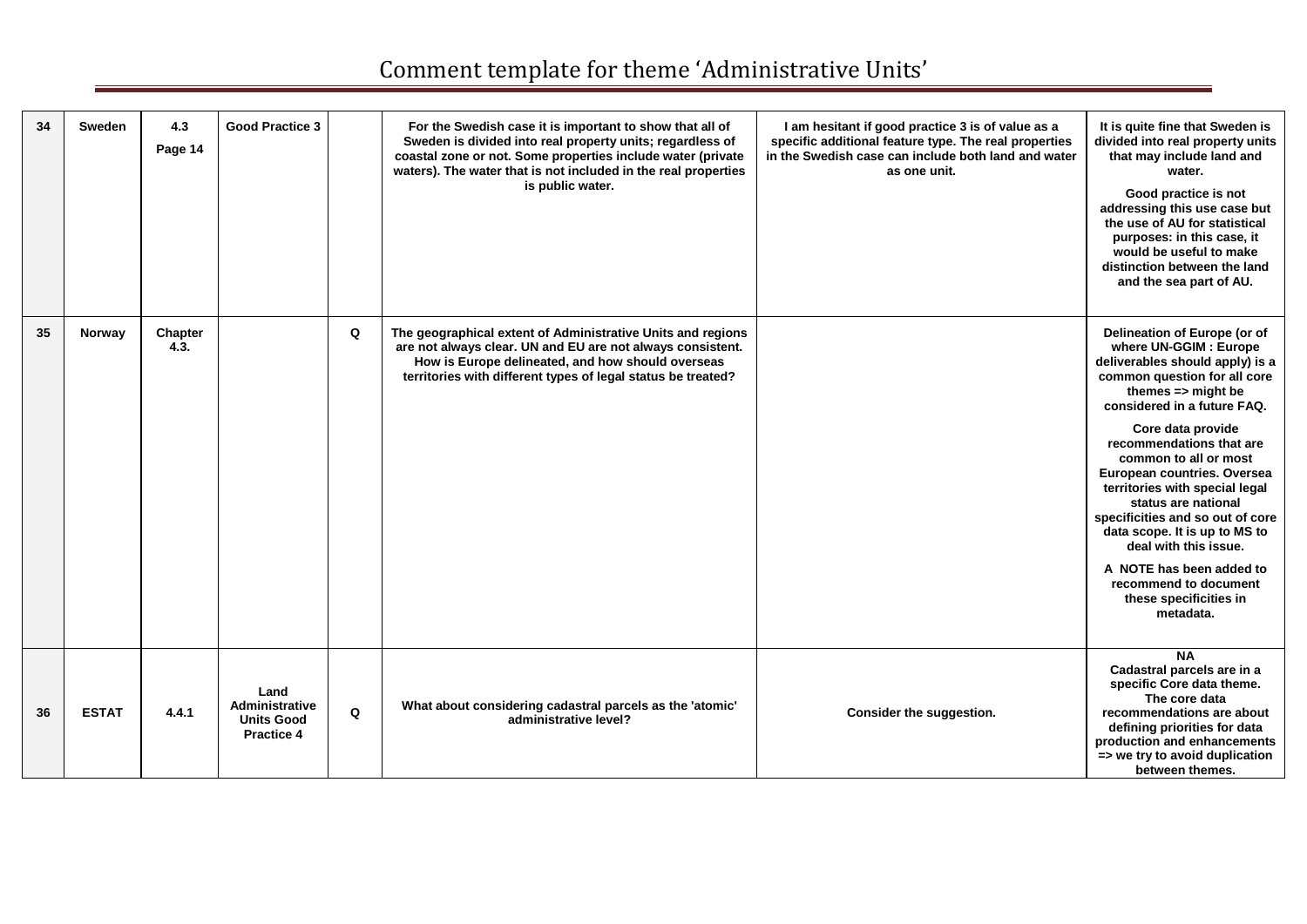| 37 | Croatia    | 4.5.1 | All official<br>names of land<br>administrative<br>units should be<br>captured and<br>provided. | Е            | The standardisation of official names should be<br>implemented - ISO or something else:                                                                                                                                     |                                                                                                                                                       | A NOTE will be added<br>promoting use of standardised<br>names.<br>But standard ISO 3166-1 is<br>about country acronyms. I am<br>not aware of any ISO standard<br>about country names.<br>"The purpose of ISO 3166 is to<br>define internationally<br>recognised codes of letters<br>and/or numbers that we can<br>use when we refer to countries<br>and subdivisions. However, it<br>does not define the names of<br>countries - this information<br>comes from United Nations<br>sources (Terminology Bulletin<br><b>Country Names and the</b><br><b>Country and Region Codes for</b><br><b>Statistical Use maintained by</b><br>the United Nations Statistics<br>Divisions)." |
|----|------------|-------|-------------------------------------------------------------------------------------------------|--------------|-----------------------------------------------------------------------------------------------------------------------------------------------------------------------------------------------------------------------------|-------------------------------------------------------------------------------------------------------------------------------------------------------|----------------------------------------------------------------------------------------------------------------------------------------------------------------------------------------------------------------------------------------------------------------------------------------------------------------------------------------------------------------------------------------------------------------------------------------------------------------------------------------------------------------------------------------------------------------------------------------------------------------------------------------------------------------------------------|
| 38 | Eurogi     | 4.5.1 | Page 15<br>Recommendati<br>on <sub>5</sub><br>100%<br>completeness                              | G            | It is very important to ensure that all countries have their<br>data updated and with 100% integrity. Occasionally, some<br>countries have lack geometries and others do not have their<br>last version completely updated. | Include to the recommendation "If temporally a<br>country publish data not 100% complete, this should<br>be declared in the abstract of the metadata" | <b>NA</b><br>Completeness is a core<br>recommendation and looks<br>achievable for AU (at least, at<br>the reference date of the data).                                                                                                                                                                                                                                                                                                                                                                                                                                                                                                                                           |
| 39 | <b>BKG</b> | 4.5.1 | Core Req. 5                                                                                     | $\mathbf{T}$ | I'm unsure if all countries really maintain all types of<br>maritime units.                                                                                                                                                 | I propose to change from a recommendation to good<br>practice for maritime units.                                                                     | <b>NA</b><br>It is a key requirement.<br>Completeness doesn't mean<br>that all possible values of the<br>data model are filled, just that<br>all existing real world entities<br>are captured in data.<br>Typically, Austria or<br>Switzerland don't have any<br>kind of maritime units.                                                                                                                                                                                                                                                                                                                                                                                         |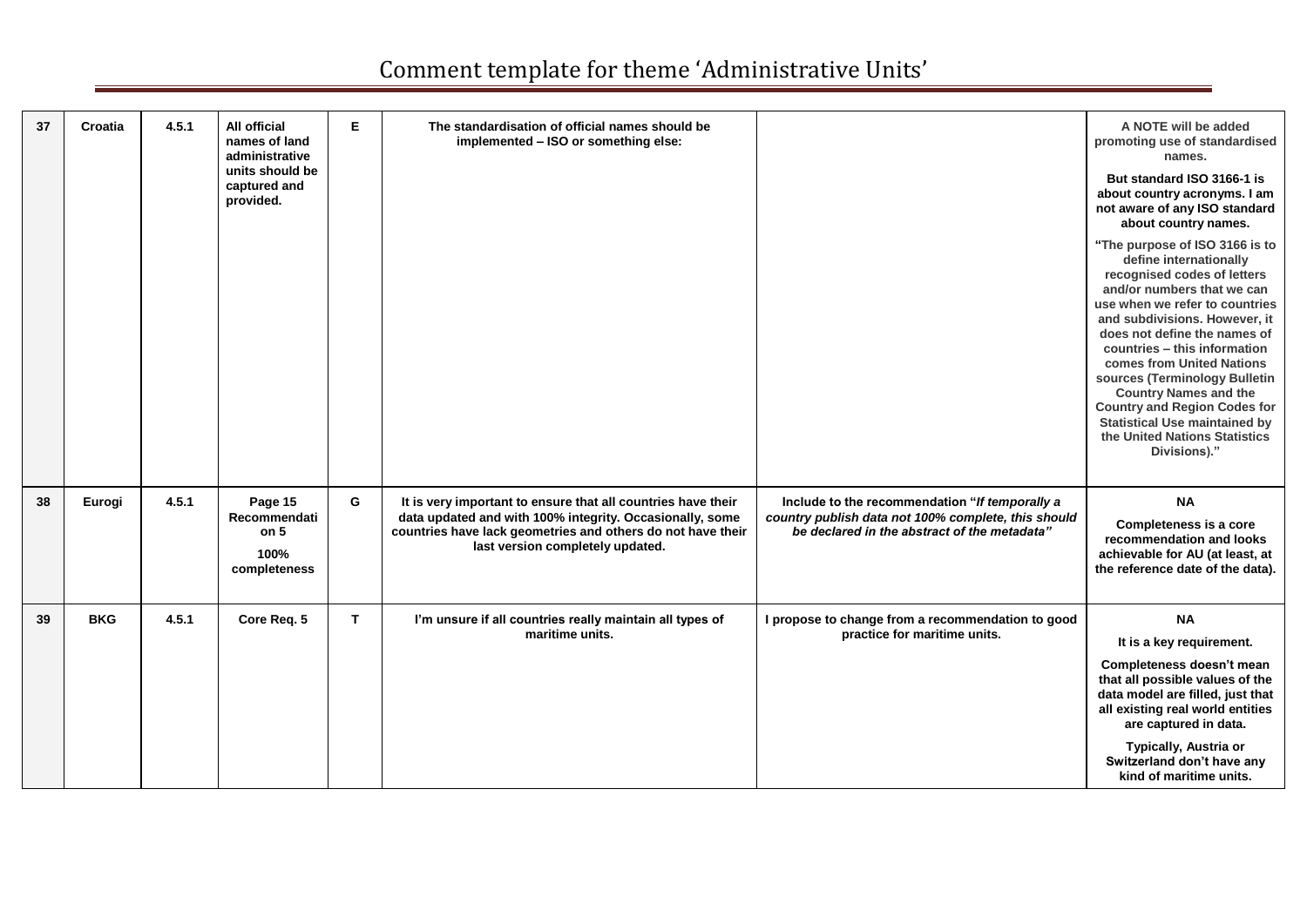| 40 | <b>ESTAT</b>  | 4.5.1 | Core Rec 6                                  | T    | also all official names of the residence of the authority                                                                                                         | All official names of land administrative units and the<br>residence of their authority '                                                                                                                                                | <b>NA</b><br>There are not always official<br>names for the residence of<br>authority.<br>For instance, at large scale it<br>may be just a building.                                                          |
|----|---------------|-------|---------------------------------------------|------|-------------------------------------------------------------------------------------------------------------------------------------------------------------------|------------------------------------------------------------------------------------------------------------------------------------------------------------------------------------------------------------------------------------------|---------------------------------------------------------------------------------------------------------------------------------------------------------------------------------------------------------------|
| 41 | <b>BKG</b>    | 4.5.2 | Core Req. 7                                 | Q    | Why to mention seamless European data here? Isn't this<br>Recommendation addressing UN member countries?                                                          |                                                                                                                                                                                                                                          | Core data recommendations<br>address mainly MS but might<br>address other public bodies,<br>such as EuroGeographics or<br>European Commission, if they<br>play a role as data producer or<br>data integrator. |
| 42 | Croatia       | 4.5.2 | Core<br><b>Recommendati</b><br>on 7. Note 2 | G    | The note/information about the availability should be<br>announced to all countries at the same time.                                                             |                                                                                                                                                                                                                                          | In practice, it will be<br>availability of EBM                                                                                                                                                                |
| 43 | Croatia       | 4.5.2 | Core<br>Recommendati<br>on 8                | G    | The information about the technical language or software<br>should be also somewhere listed.                                                                      |                                                                                                                                                                                                                                          | <b>NA</b><br>Purpose of core data is to<br>define priorities regarding<br>data content.<br>Detailed process (software,<br>technical language) is out of<br>scope                                              |
| 44 | DE-AdV        | 4.5.2 | Core<br>Recommendati<br>on 7                | E    | Follow the INSPIRE-terminology and use "edge-matched"<br>instead of "technically agreed".                                                                         | <b>Core Recommendation 7</b><br>For Regional and Global data, there should be a<br>seamless European data set of Land Administrative<br>Units, with edge-matched administrative boundaries<br>(except on areas under political dispute). | A<br>"edge-matched" was added.                                                                                                                                                                                |
| 45 | <b>DE-AdV</b> | 4.5.2 | Core<br>Recommendati<br>on 8                | E, G | Follow the INSPIRE-terminology and use "edge-matched"<br>instead of "technically agreed". Also consider the comment<br>on Core Recommendation 3 - Master level 0. | For large scale data (Master level 0 or 1), there<br>should be, in each Member State, a national data set<br>of Land Administrative Units, with edge-matched<br>internal administrative boundaries.                                      | A<br>See comment 28                                                                                                                                                                                           |
| 46 | <b>DE-AdV</b> | 4.5.2 |                                             | E    | Add edge-matched.                                                                                                                                                 | Significant progress to get technically (edge-<br>matched) and legally agreed international<br>boundaries                                                                                                                                | A                                                                                                                                                                                                             |
| 47 | <b>DE-AdV</b> | 4.5.2 |                                             | E.   | Follow the INSPIRE-terminology and use "edge-matched"<br>instead of "technically agreed".                                                                         | GIS representation, i.e. before publishing edge-<br>matched boundaries.                                                                                                                                                                  | A                                                                                                                                                                                                             |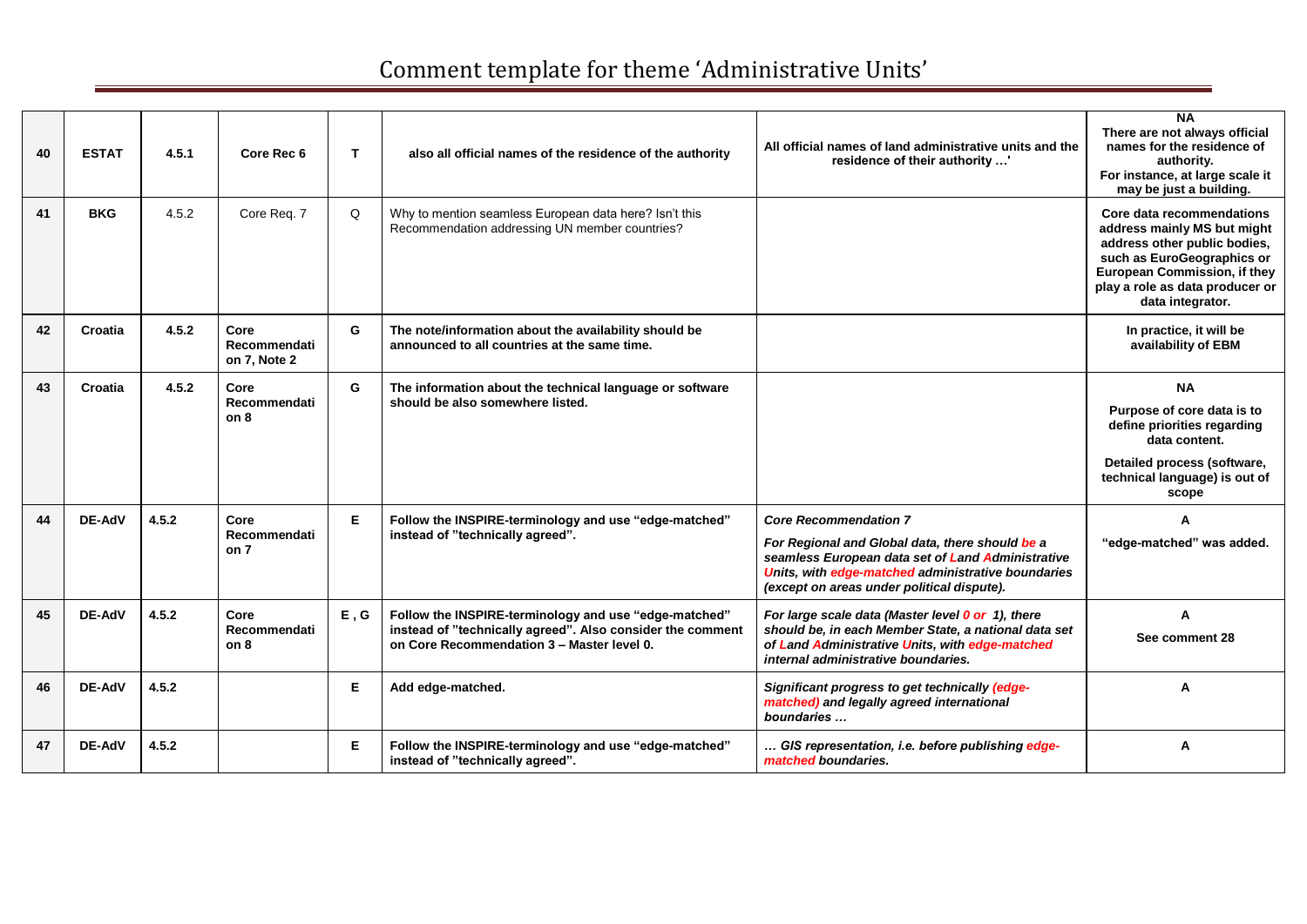| 48 | Croatia      | 4.5.3 | <b>Good Practice 8</b>         | Е           | Glossary should contain the definition on stakeholders, who<br>are they within the country and outside of the countries.                                                                                                                                              |                                                                                                                                                                                                                        | <b>NA</b><br>The stakeholders may depend<br>on the countries. In general, it<br>is anyone having interest to<br>use this data. It doesn't look<br>desirable to publish a list as it<br>would likely forget some<br>potential users who would                |
|----|--------------|-------|--------------------------------|-------------|-----------------------------------------------------------------------------------------------------------------------------------------------------------------------------------------------------------------------------------------------------------------------|------------------------------------------------------------------------------------------------------------------------------------------------------------------------------------------------------------------------|-------------------------------------------------------------------------------------------------------------------------------------------------------------------------------------------------------------------------------------------------------------|
|    |              |       |                                |             |                                                                                                                                                                                                                                                                       |                                                                                                                                                                                                                        | seem to be excluded.                                                                                                                                                                                                                                        |
| 49 | Croatia      | 4.5.3 | <b>Note</b>                    | G           | On each administrative unit or cadastral parcels should be<br>kept data history with the possibility of retrieving data on<br>certain date during the calendar year. The data should be<br>regularly updated by using modern technologies (i.e.<br>satellite images). |                                                                                                                                                                                                                        | See comment 15 about<br>management of historic<br>features. See also chapter<br>about temporal aspects (4.1.3)<br>and 6.4.                                                                                                                                  |
|    |              |       |                                |             |                                                                                                                                                                                                                                                                       |                                                                                                                                                                                                                        | Administrative boundaries are<br>defined in legal texts; it is<br>quite unsure that satellite<br>images would be very helpful<br>to update them.                                                                                                            |
| 50 | Croatia      | 4.5.4 | Note 2                         | G           | This action is necessary for monitoring the data quality; for<br>doing the comparisons and analysis over the time.                                                                                                                                                    |                                                                                                                                                                                                                        | This is why there is Good<br>practice 10.                                                                                                                                                                                                                   |
| 51 | <b>ESTAT</b> | 4.5.4 | <b>NOTE 2</b>                  | T.          | Eurostat prefers 31.12.                                                                                                                                                                                                                                               | change e.g. 31st December of the year before                                                                                                                                                                           | It is only an example. "31<br>December" has been added.<br>Note that, in some countries<br>(such as France), there are<br>generally changes occurring<br>by law on 01/01.<br>Using 31 December as<br>reference date would imply<br>data very soon outdated. |
| 52 | <b>ESTAT</b> | 4.5.4 | <b>Temporal</b><br>consistency | $\mathsf E$ | This section is not only on temporal consistency, but also<br>on temporal accuracy and timeliness.                                                                                                                                                                    | Change the title into "temporal aspects" OR split the<br>section into two sections: "Temporal consistency"<br>with only recommendation 9, and "Temporal<br>accuracy and timeliness" with the rest of the<br>paragraph. | Section will be renamed<br>"Update frequency".                                                                                                                                                                                                              |
| 53 | <b>ESTAT</b> | 5     |                                | E           | The information provided here is not specific to AU theme.                                                                                                                                                                                                            | Remove the whole section or move it in another<br>document with common principles.                                                                                                                                     | <b>NA</b><br>There may be some<br>differences between themes.                                                                                                                                                                                               |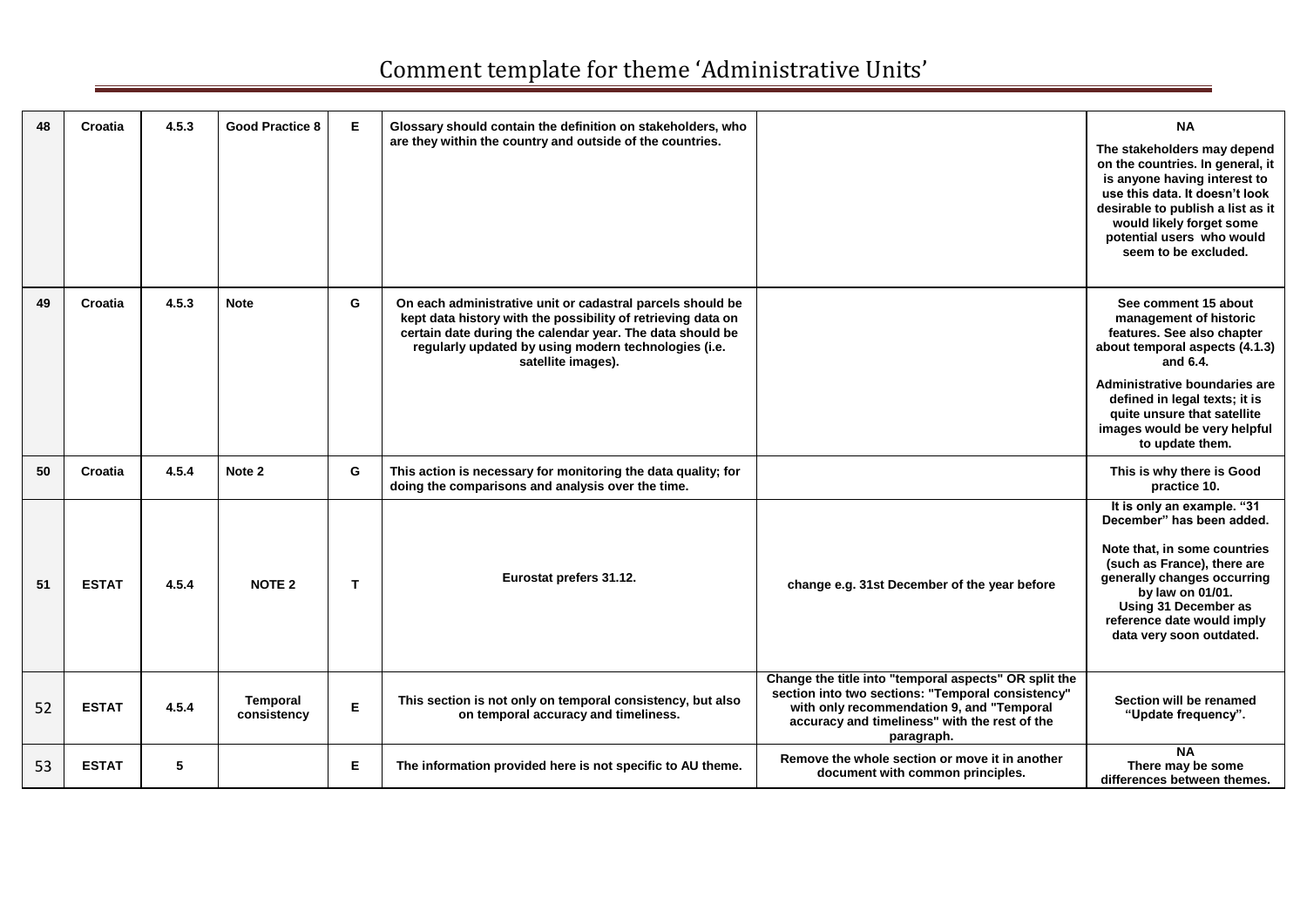| 54 | DE-AdV        | 5.1.1          | <b>Good Practice</b><br>11 | G            | Good practice 11 should be a recommendation. To ensure<br>interoperability it's not sufficient to recommend "a CRS<br>based on ETRS 89". At least the EPSG-Code should be<br>stated mandatory                                                                                      | <b>Core Recommendation xx</b><br>Core data should be stored and managed in a CRS<br>based on datum ETRS89 in areas within its<br>geographical scope, either using geographic or<br>projected coordinates. The EPSG-Code of the CRS<br>should be stated.              | <b>NA</b><br>Member States could use a<br>national CRS as long it is<br>based on the ETRS89 datum.                                                                                                          |
|----|---------------|----------------|----------------------------|--------------|------------------------------------------------------------------------------------------------------------------------------------------------------------------------------------------------------------------------------------------------------------------------------------|----------------------------------------------------------------------------------------------------------------------------------------------------------------------------------------------------------------------------------------------------------------------|-------------------------------------------------------------------------------------------------------------------------------------------------------------------------------------------------------------|
| 55 | <b>IGN F</b>  | 5.1.2          |                            | E            | Possibly, add that AU are expected as 2D data                                                                                                                                                                                                                                      |                                                                                                                                                                                                                                                                      | A                                                                                                                                                                                                           |
| 56 | Croatia       | 5.2            | Good practice<br>12        | Е            | And stored/registered in the metadata catalogue.                                                                                                                                                                                                                                   |                                                                                                                                                                                                                                                                      | <b>NA</b><br>Though you are right (this is a<br>necessary step), this<br>document focus on data<br>content; whole SDI<br>management is out of scope.                                                        |
| 57 | DE-AdV        | 5.2.           | <b>Good Practice</b><br>12 | G            | Add the Implementing Rules, because only these<br>documents are legal obligations for the Member states<br>belonging to the European Union (see the NOTE below the<br>recommendation). Good practice 12 should be an<br>recommendation.<br>(See Core Spatial Data Theme Addresses) | <b>Core Recommendation xx</b><br>Core data should be documented by metadata for<br>discovery and evaluation, as stated in the INSPIRE<br>Implementing Rules for metadata and for<br>interoperability considering their corresponding<br><b>Technical Guidelines.</b> | The sentence has been<br>corrected but main objective<br>is to conform to TG.                                                                                                                               |
| 58 | <b>DE-AdV</b> | 5.2.           | <b>Good Practice</b><br>13 | G            | Add the Implementing Rules, because only these<br>documents are legal obligations for the Member states<br>belonging to the European Union (see the NOTE below the<br>recommendation). Good practice 12 should be a<br>recommendation.<br>(See Core Spatial Data Theme Addresses)  | <b>Core Recommendation XX</b><br>Core data should be made available according to the<br><b>INSPIRE Implementing Rules for metadata, for</b><br>interoperability and for services considering their<br>corresponding Technical Guidelines.                            | The sentence has been<br>corrected but main objective<br>is to conform to TG.                                                                                                                               |
| 59 | <b>ESTAT</b>  | 5.3.           |                            | $\mathbf{T}$ | Administrative data should be made available in line<br>representing the boundaries, polygons and point<br>representing the centroid topology at all scales. The border<br>lines should carry an attribute with the status (agreed,<br>disputed)                                   | Add this requirement as a core recommendation<br>please                                                                                                                                                                                                              | <b>NA</b><br>The recommended content<br>has already been described in<br>4.1. The point centroid is not<br>considered as core<br>information. Might be<br>automatically derived for<br>specific user needs. |
| 60 | Sweden        | 5.3<br>Page 18 |                            |              | <b>Delivery</b>                                                                                                                                                                                                                                                                    | Should a reference be made here to UNCLOS?<br>Information about specific maritime data should be<br>deposited with UN.                                                                                                                                               | Good point                                                                                                                                                                                                  |
| 61 | <b>IGN F</b>  | 5.3            |                            | T.           | Might be useful to promote delivery of AU data as Linked<br>data                                                                                                                                                                                                                   | Add a Note or GP about linked data.                                                                                                                                                                                                                                  | To be added in Considerations<br>for future (as for theme AD).                                                                                                                                              |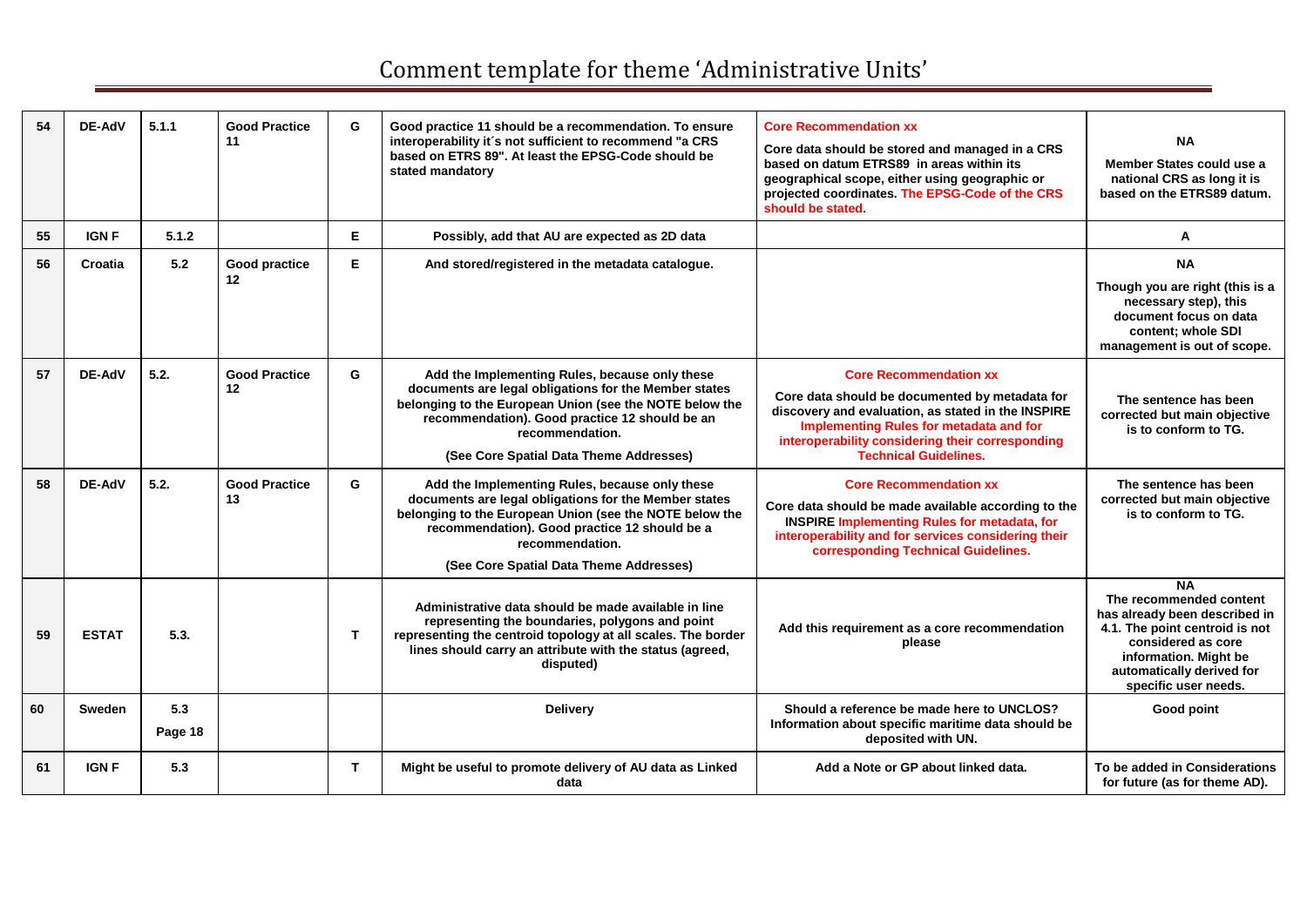| 62 | <b>BKG</b>   | 6.2.1             |                       | T.           | The title "Data from the past" sounds a bit strange (but I don't<br>have a good alternative).<br>As mentioned above (4.1.1), the INSPIRE lifecycle attributes<br>don't support the maintenance of AU for specific reference dates.                                                                                                                                                                                         |                                                                                                                                                                                                                                                                                                                                                                                                                                                                                                                                                                                                                                                                                                                                                                                                                                                                                                                                       | No action (as no better<br>proposal)                                                                                                                                                                                                                                                            |
|----|--------------|-------------------|-----------------------|--------------|----------------------------------------------------------------------------------------------------------------------------------------------------------------------------------------------------------------------------------------------------------------------------------------------------------------------------------------------------------------------------------------------------------------------------|---------------------------------------------------------------------------------------------------------------------------------------------------------------------------------------------------------------------------------------------------------------------------------------------------------------------------------------------------------------------------------------------------------------------------------------------------------------------------------------------------------------------------------------------------------------------------------------------------------------------------------------------------------------------------------------------------------------------------------------------------------------------------------------------------------------------------------------------------------------------------------------------------------------------------------------|-------------------------------------------------------------------------------------------------------------------------------------------------------------------------------------------------------------------------------------------------------------------------------------------------|
| 63 | <b>ESTAT</b> | 6.2.1             | first para            | E.           | better use time series                                                                                                                                                                                                                                                                                                                                                                                                     | replace long rows with time series                                                                                                                                                                                                                                                                                                                                                                                                                                                                                                                                                                                                                                                                                                                                                                                                                                                                                                    | A                                                                                                                                                                                                                                                                                               |
| 64 | Norway       | Chapter<br>6.2.1. |                       | Е            | National Statistical Institutions, and other authorities, have<br>long historical time lines with data linked to administrative<br>units. Population and Housing censuses are among the<br>most common sources. Digitizing of old records is more and<br>more common and feasible, both attributes and<br>geographical features. It should hence be a<br>recommendation to establish historical administrative<br>borders. | Following is proposed added under chapter 5 Other<br>recommendations:<br>"5.4 Data from the past<br><b>Good Practice 14</b><br>Historical administrative units should be established.<br>managed and made publicly available where<br>feasible."                                                                                                                                                                                                                                                                                                                                                                                                                                                                                                                                                                                                                                                                                      | <b>NA</b><br>Historical data is under<br>"considerations for future" in<br>other themes.<br>Capturing historical data is of<br>interest but it is not a priority<br>and might imply significant<br>costs.<br>But a sentence will be added<br>to say it is more and more<br>common and feasible. |
| 65 | PT.          | 6.2.1             | Paragraphs 1<br>and 2 | $\mathbf{T}$ | Availability is not the only dimension to guarantee in data<br>series. Consistency and comparability must also be<br>achieved.                                                                                                                                                                                                                                                                                             | Land administrative units are often used as<br>statistical units.<br>One of the purposes of statistics is to show the<br>trends on a given topic through time. To understand<br>and describe these trends, statisticians use "long<br>rows", i.e. statistic data related to many years. Of<br>course, this is possible only if the geographic data<br>related to these statistical units are available for the<br>past years and has remained consistent for<br>comparability over time.<br>This may be achieved according two ways. In most<br>favourable case, the data provider has already<br>managed for years the temporal life-cycle attributes<br>in the database and may provide administrative data<br>at a given date of the past. Else, it may require<br>specific efforts to retrieve the administrative data<br>from the past and to guarantee that data is<br>consistent and comparable for a time series<br>analysis. | <b>NA</b><br>Administrative units describe<br>the administrative<br>organisation of a MS and may<br>evolve along time.<br>AU may be used as SU but it is<br>not their main function: it is to<br>know the territory of<br>competence of each level of<br>government.                            |
| 66 | DE-AdV       | 7.1               |                       | E.           | Another colour for Core Recommendation would be better.<br>The colours for Core Recommendation and Good Practice<br>are difficult to distinguish                                                                                                                                                                                                                                                                           | Change the dark green, for example, to red.                                                                                                                                                                                                                                                                                                                                                                                                                                                                                                                                                                                                                                                                                                                                                                                                                                                                                           | <b>NA</b><br>It is more logical to use same<br>colour (general idea of<br>selected information) with<br>different values (giving the<br>idea of priority)                                                                                                                                       |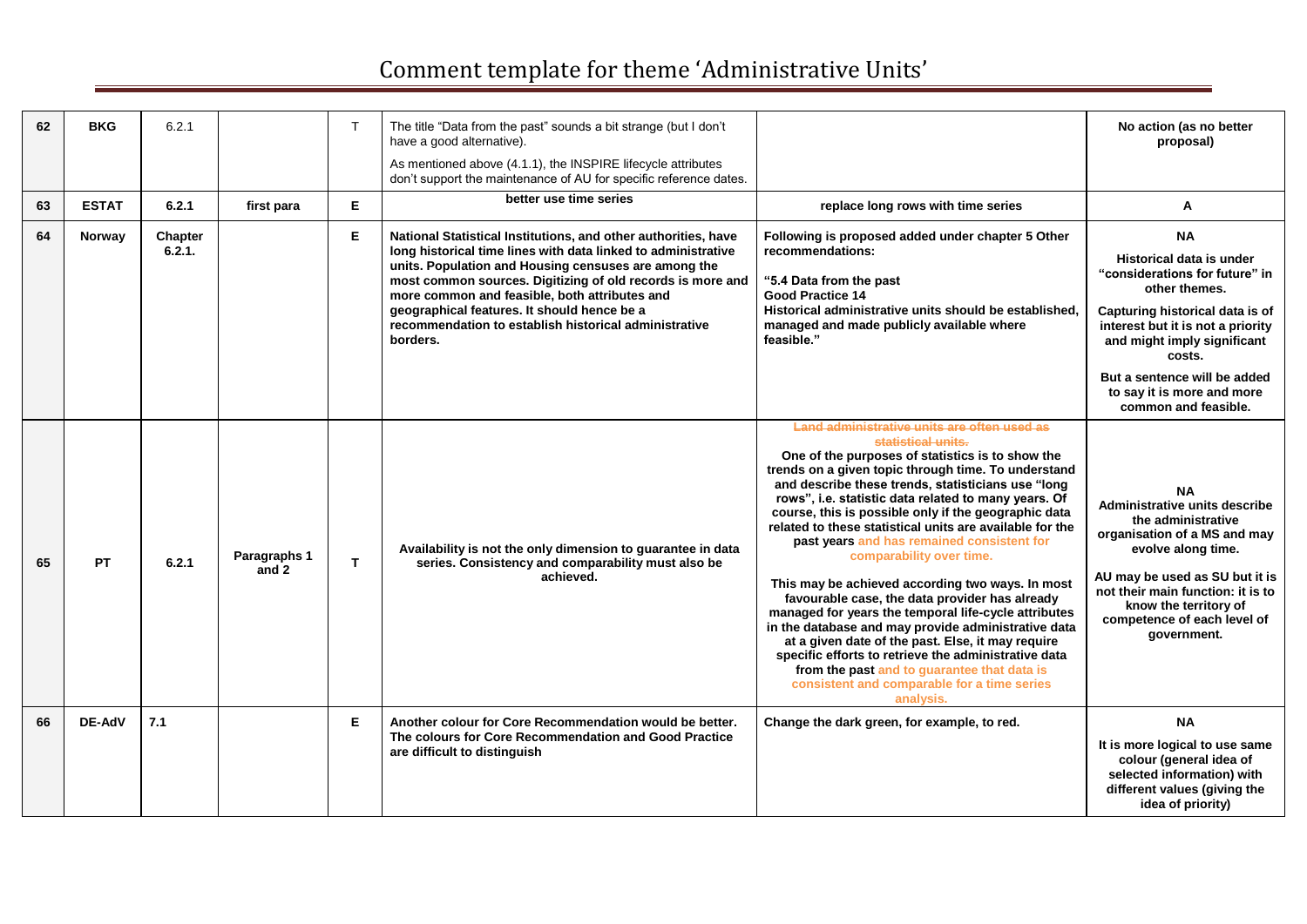| 67 | Eurogi        | 7.1.1.1 | Page 21 Paragraph<br><b>Country code</b> |             | "The 'countryCode' that is a mandatory attribute of INSPIRE<br>doesn't need to be managed and stored at feature level and may<br>be provided for INSPIRE"<br>Gathering data from several countries on the same map, this<br>code is necessary to make filters and handle data of different<br>countries and to allow automatization process.                                                                        | Do not include the elimination of the mandatory aspect<br>countryCode at feature level.                                                | <b>NA</b><br>It is not an exclusion just an<br>explanation.<br>It is current practice for<br>NMCA to provide this code for<br>European products or<br>initiatives (EBM, INSPIRE)<br>without storing it at feature<br>level. |
|----|---------------|---------|------------------------------------------|-------------|---------------------------------------------------------------------------------------------------------------------------------------------------------------------------------------------------------------------------------------------------------------------------------------------------------------------------------------------------------------------------------------------------------------------|----------------------------------------------------------------------------------------------------------------------------------------|-----------------------------------------------------------------------------------------------------------------------------------------------------------------------------------------------------------------------------|
| 68 | Eurogi        | 7.1.1.1 | Page 21 Paragraph<br><b>Identifier</b>   | T.          | The identifier structure is defined in three parts ("namespace",<br>"localld" and "versioned") but each of them does not follow a<br>fixed structure. Sometimes the 'namespace' of the identifier can<br>be a large URL (http protocol. Example of Finland: http:<br>//paikkatiedot.fi/so/1001074/au/AdministrativeUnit/) or a short<br>code (URN. Example of Belgium: FED: GAPD: AU) depending<br>on each country. | Add a recommendation of how to implement the unique<br>identifier                                                                      | <b>NA</b><br>What is required is to have<br>unique identifiers.<br>WG A is not aware of any<br>requirement for a common<br>structure, whereas proposing<br>a common structure might<br>raise feasibility issues.            |
| 69 | DE-AdV        | 7.1.1.1 | Core<br>Recommendati<br>on 1             | Т           | See comment to 4.1.1                                                                                                                                                                                                                                                                                                                                                                                                |                                                                                                                                        |                                                                                                                                                                                                                             |
| 70 | DE-AdV        | 7.1.1.1 | Paragraph<br>below figure 4              | $\mathbf T$ | Identifier has to be different for all levels of detail, also<br>including Master Level 0                                                                                                                                                                                                                                                                                                                           | It has to be different for all levels of detail                                                                                        | A                                                                                                                                                                                                                           |
| 71 | <b>DE-AdV</b> | 7.1.1.2 | Figure 6                                 | Е           | Add "from INSPIRE" in the title.                                                                                                                                                                                                                                                                                                                                                                                    | Figure 6: core content from INSPIRE for MaritimeUnit                                                                                   | Α                                                                                                                                                                                                                           |
| 72 | <b>DE-AdV</b> | 7.1.1.3 | Figure 7                                 | E           | Add "from INSPIRE" in the title.                                                                                                                                                                                                                                                                                                                                                                                    | Figure 7: best practice from INSPIRE for<br>AdministrativeBoundary and MaritimeBoundary                                                | A                                                                                                                                                                                                                           |
| 73 | DE-AdV        | 7.1.1.3 | <b>Figure x</b>                          | G           | Add a figure with the allowed values for the enumeration<br>LegalStatusValue and TechnicalStatusValue                                                                                                                                                                                                                                                                                                               | «enumeration»<br>«enumeration»<br>Technical Status Value<br>Legal Status Value<br>edgeMatched<br>agreed<br>notEdgeMatched<br>notAgreed | A                                                                                                                                                                                                                           |